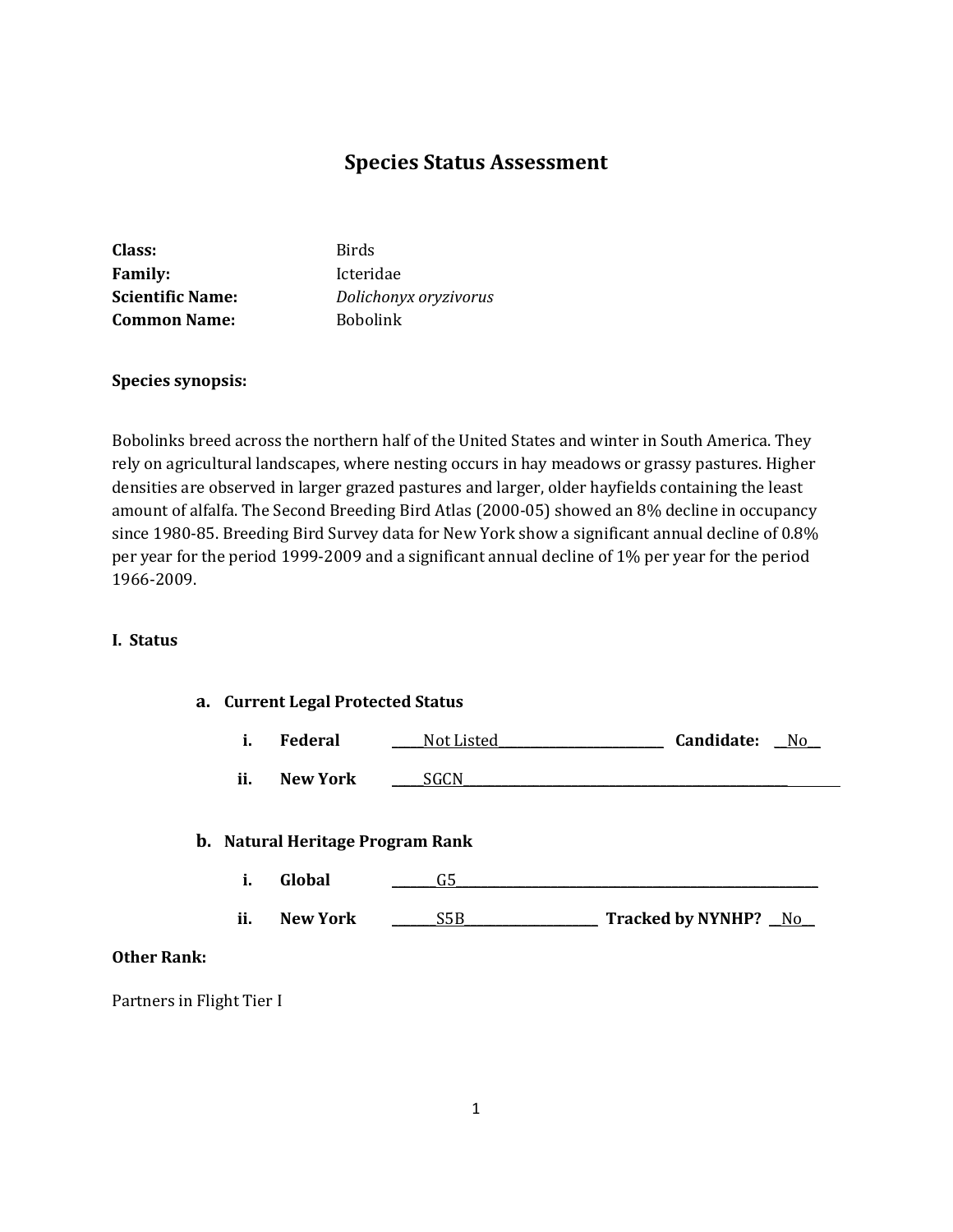#### **Status Discussion:**

The bobolink is a widespread breeder at lower elevations in New York, with gaps in higher elevation areas and on Long Island. Bobolink is considered Secure or Apparently Secure in most northeastern states; it is ranked as Vulnerable in Massachusetts and as Imperiled in New Jersey.

## **II. Abundance and Distribution Trends**

## **a. North America**

- **i. Abundance**
- **\_\_**X**\_\_ declining \_\_\_\_\_increasing \_\_\_\_\_stable \_\_\_\_\_unknown**
- **ii. Distribution:**

| $\underline{X}$ declining | increasing | stable | unknown |
|---------------------------|------------|--------|---------|
|---------------------------|------------|--------|---------|

**Time frame considered: \_\_\_\_\_\_**1999-2009**\_\_\_\_\_\_\_\_\_\_\_\_\_\_\_\_\_\_\_\_\_\_\_\_\_\_\_\_\_\_\_\_\_\_\_\_\_\_\_\_**

## **b. Regional**

**i. Abundance \_\_**X**\_\_ declining \_\_\_\_\_increasing \_\_\_\_\_stable \_\_\_\_\_unknown ii. Distribution: \_\_**X**\_\_ declining \_\_\_\_\_increasing \_\_\_\_\_stable \_\_\_\_\_unknown Regional Unit Considered: \_\_\_\_\_\_\_\_\_**Eastern BBS**\_\_\_\_\_\_\_\_\_\_\_\_\_\_\_\_\_\_\_\_\_\_\_\_\_\_\_\_\_\_\_\_\_\_\_\_\_\_\_ Time Frame Considered: \_\_\_\_\_\_\_\_**1999-2009**\_\_\_\_\_\_\_\_\_\_\_\_\_\_\_\_\_\_\_\_\_\_\_\_\_\_\_\_\_\_**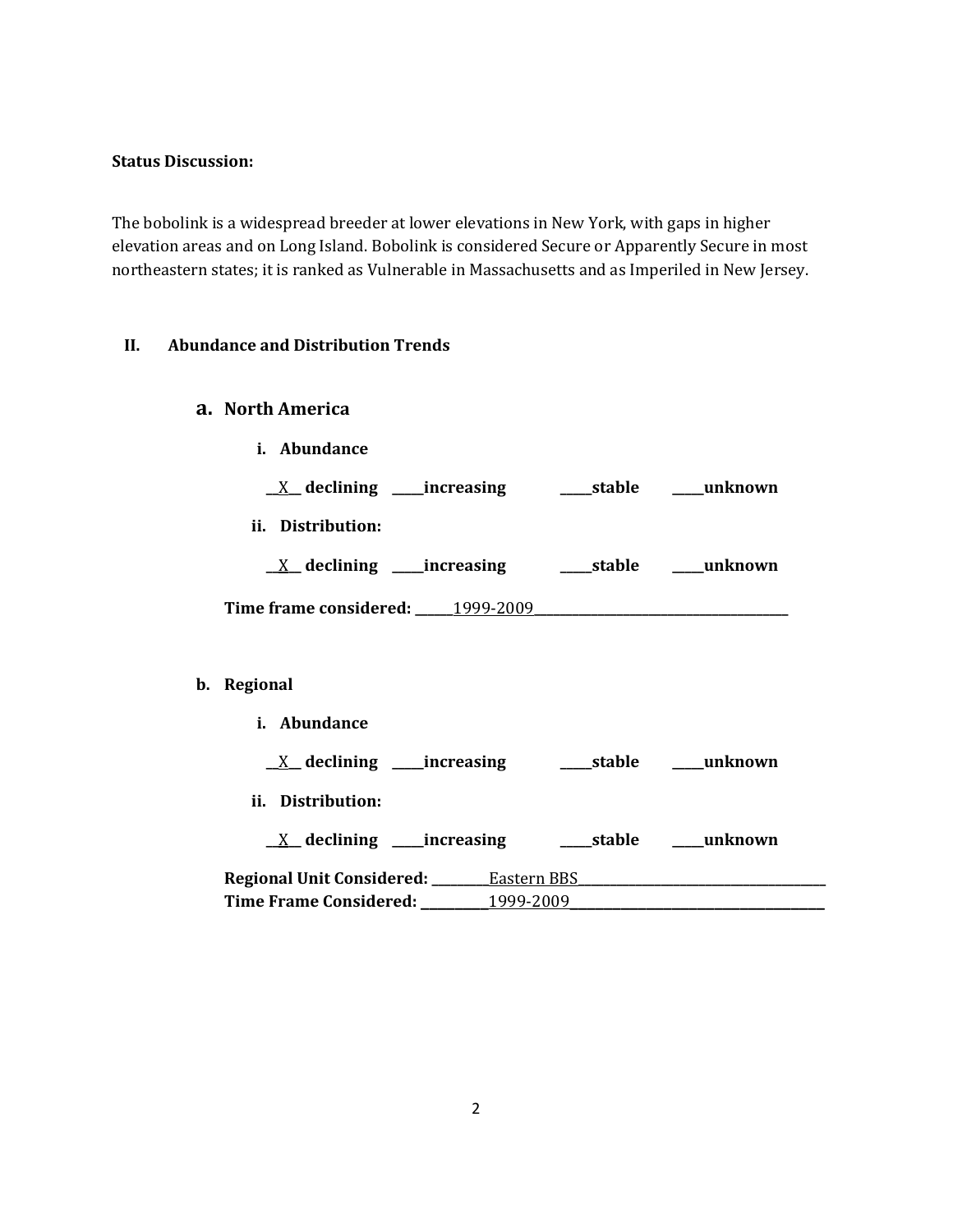**c. Adjacent States and Provinces**

| <b>CONNECTICUT</b>                                 |                                                              |                          |           |
|----------------------------------------------------|--------------------------------------------------------------|--------------------------|-----------|
| i. Abundance                                       | <u>X</u> declining ____increasing ______stable ____unknown   |                          |           |
| ii. Distribution:                                  |                                                              |                          |           |
|                                                    |                                                              |                          |           |
|                                                    | <u>X</u> declining ____increasing _______stable _____unknown |                          |           |
|                                                    |                                                              |                          |           |
|                                                    |                                                              |                          |           |
|                                                    |                                                              |                          |           |
| MASSACHUSETTS Not Present _________ No data ______ |                                                              |                          |           |
| i. Abundance                                       |                                                              |                          |           |
|                                                    |                                                              |                          |           |
|                                                    | ___ declining _X_ increasing ____ stable ___ unknown         |                          |           |
| ii. Distribution:                                  |                                                              |                          |           |
|                                                    | ___ declining <u>X</u> increasing ___ stable ___ unknown     |                          |           |
|                                                    |                                                              |                          |           |
|                                                    |                                                              |                          |           |
|                                                    |                                                              |                          |           |
| NEW JERSEY Not Present _________ No data ______    |                                                              |                          |           |
| i. Abundance                                       |                                                              |                          |           |
|                                                    |                                                              |                          |           |
| ii. Distribution:                                  |                                                              |                          |           |
|                                                    |                                                              |                          |           |
| Time frame considered: __1999-2009                 |                                                              |                          |           |
| Listing Status: __________Threatened_____________  |                                                              | $\overline{\phantom{0}}$ | SGCN? Yes |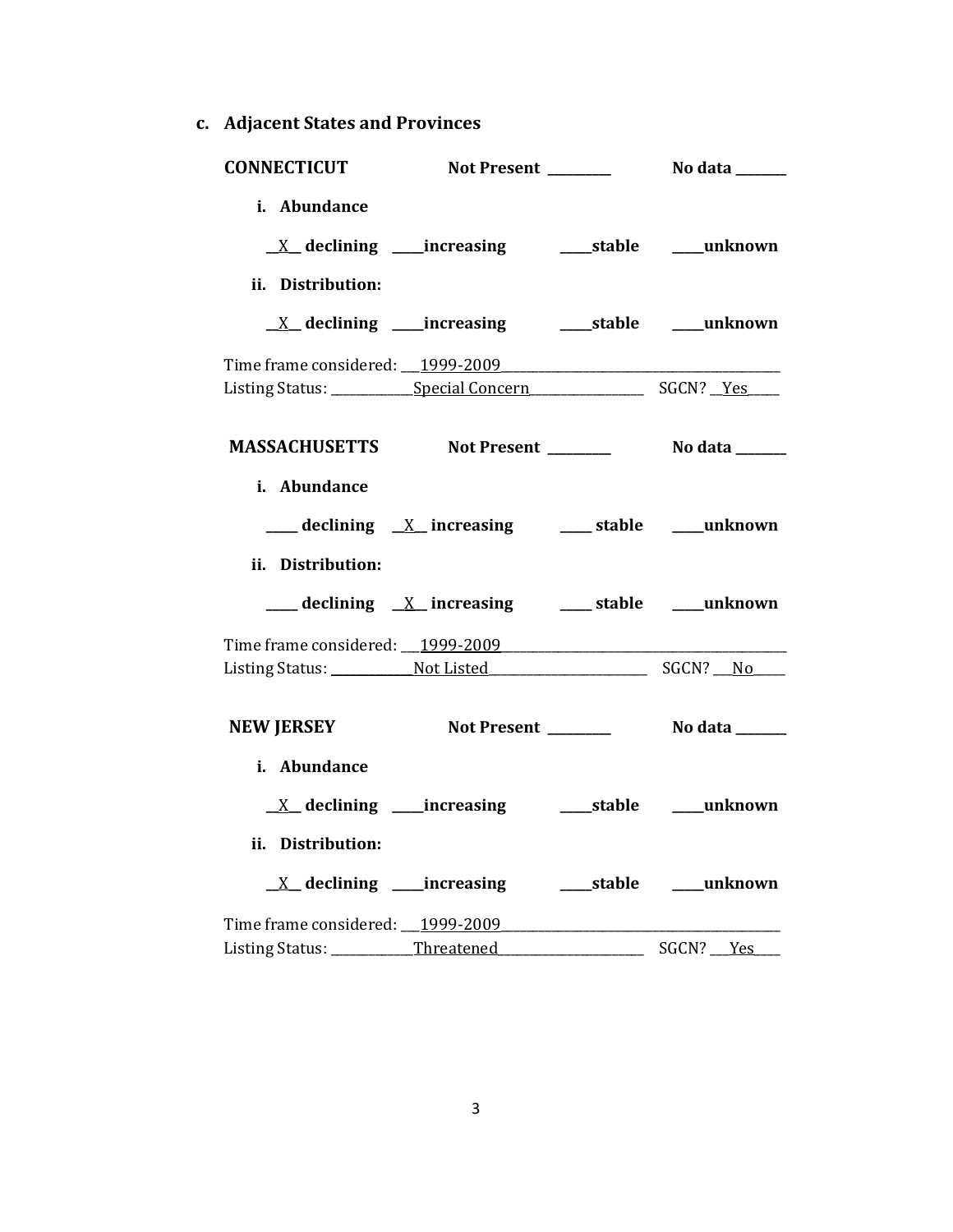| <b>ONTARIO</b>                   |                                                            |                          |
|----------------------------------|------------------------------------------------------------|--------------------------|
| i. Abundance                     |                                                            |                          |
|                                  |                                                            |                          |
| ii. Distribution:                |                                                            |                          |
|                                  | <u>X</u> declining ____increasing ______stable ____unknown |                          |
|                                  |                                                            |                          |
|                                  |                                                            |                          |
|                                  | PENNSYLVANIA Not Present No data ______                    |                          |
| i. Abundance                     |                                                            |                          |
|                                  | $X$ declining _____increasing                              | _____stable _____unknown |
| ii. Distribution:                |                                                            |                          |
|                                  |                                                            |                          |
|                                  | Time frame considered: 1999-2009                           |                          |
|                                  |                                                            |                          |
| <b>QUEBEC</b>                    | Not Present _______                                        | No data ______           |
| i. Abundance                     |                                                            |                          |
|                                  | $X$ declining _____increasing                              | _____stable _____unknown |
| ii. Distribution:                |                                                            |                          |
|                                  | <u>X</u> declining ____increasing ______stable ____unknown |                          |
| Time frame considered: 1999-2009 |                                                            |                          |
|                                  |                                                            |                          |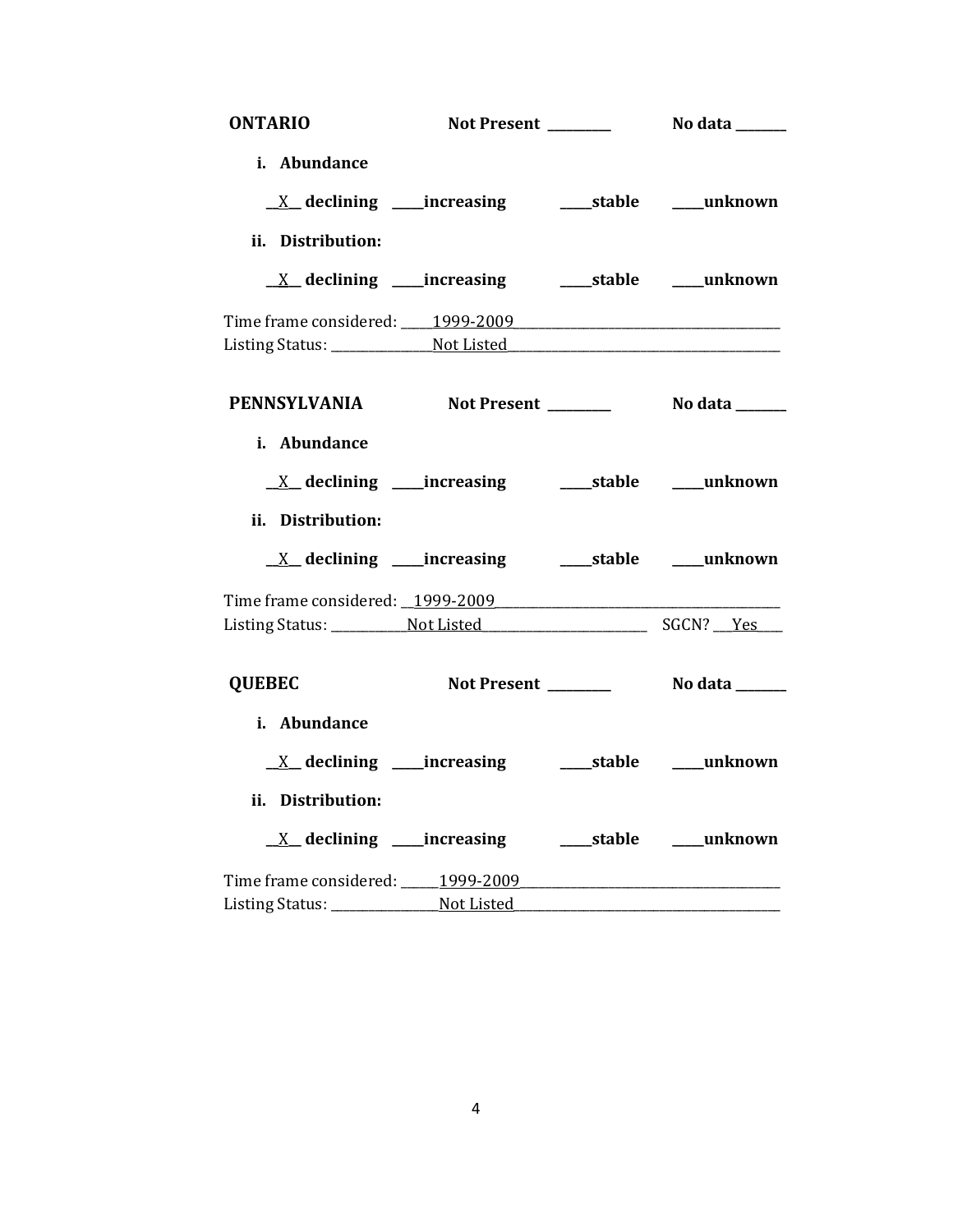| <b>VERMONT</b>                                                            |  |                                   |
|---------------------------------------------------------------------------|--|-----------------------------------|
| i. Abundance                                                              |  |                                   |
|                                                                           |  |                                   |
| ii. Distribution:                                                         |  |                                   |
| <u>X</u> declining ____increasing ______stable _____unknown               |  |                                   |
|                                                                           |  |                                   |
|                                                                           |  |                                   |
| d. – New York                                                             |  | No data $\_\_\_\_\_\_\_\_\_\_\_\$ |
| i. Abundance                                                              |  |                                   |
| $\underline{X}$ declining ____increasing __________stable ______unknown   |  |                                   |
| ii. Distribution:                                                         |  |                                   |
| $\underline{X}$ declining ____increasing ___________stable _______unknown |  |                                   |
| Time frame considered: _____1980-85 to 2000-05                            |  |                                   |

## **Monitoring in New York.**

New York's Landowner Incentive Program (LIP) monitors grassland birds at eight Grassland Focus Areas in the state. Bobolink is one of the focal species in point counts that are conducted annually. Grassland bird surveys are also conducted at some Wildlife Management Areas.

In addition, in 2005, Audubon NY conducted grassland bird surveys within the NYS Grassland Bird Focus Areas to help identify target species for each focus area. As a follow up to these surveys, in 2006 NYSDEC did targeted surveys for species that were not well represented in the 2005 survey. Although bobolinks were not one of the target species in the 2006 surveys, data on bobolinks was collected during both of these survey efforts.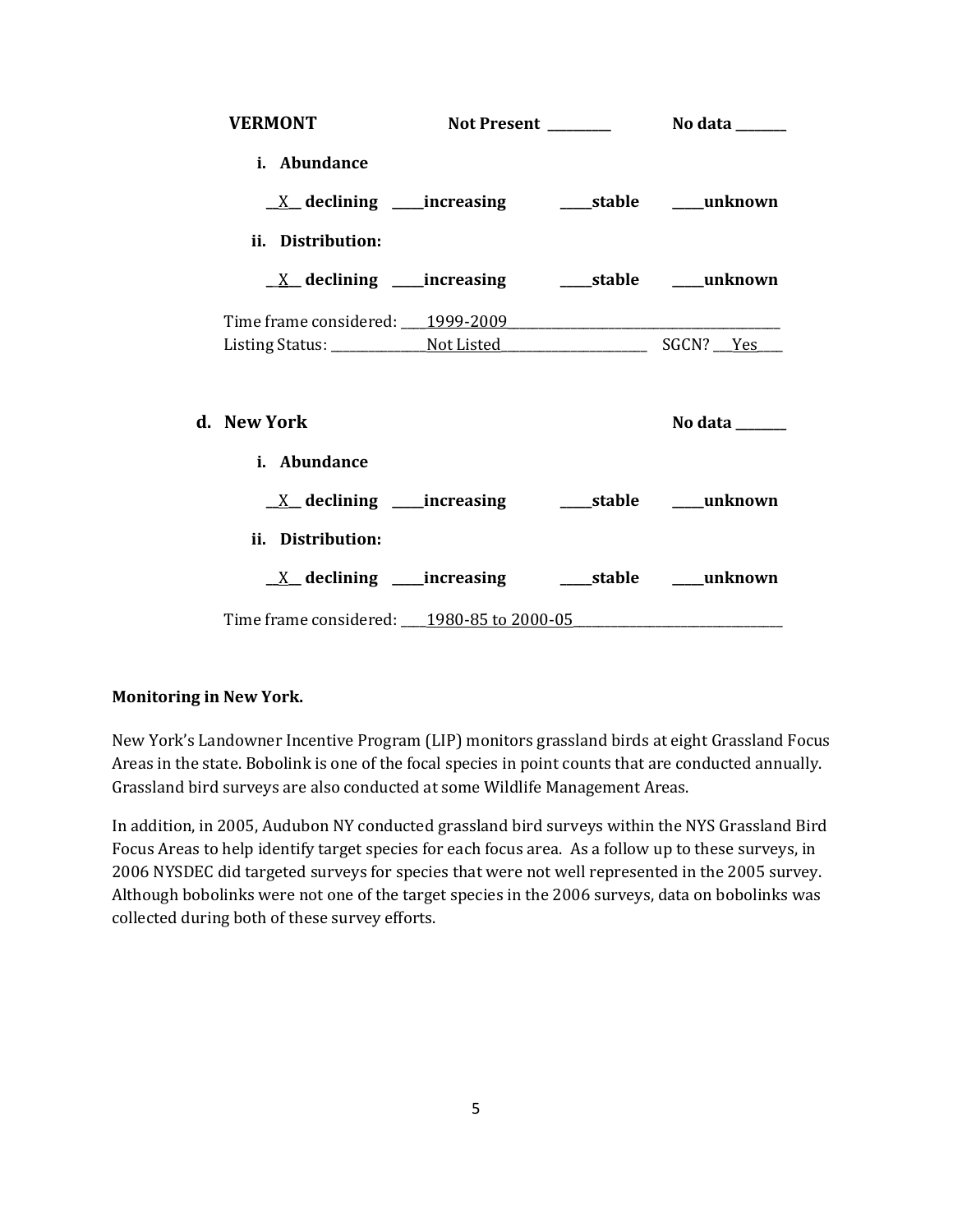## **Trends Discussion:**

The second breeding bird atlas (2000-05) showed an 8% decline in occupancy since 1980-85. BBS data for New York show a significant annual decline of 0.8% per year for the period 1999-2009 and a significant annual decline of 1% per year for the period 1966-2009. BBS data show significant declines in most surrounding states and provinces. BBS data for the eastern U.S. from 1999-2009 show a significant 2.4% annual decline from 1999-2009.



**Figure 1**. Range of the bobolink in North America (Birds of North America Online 2013).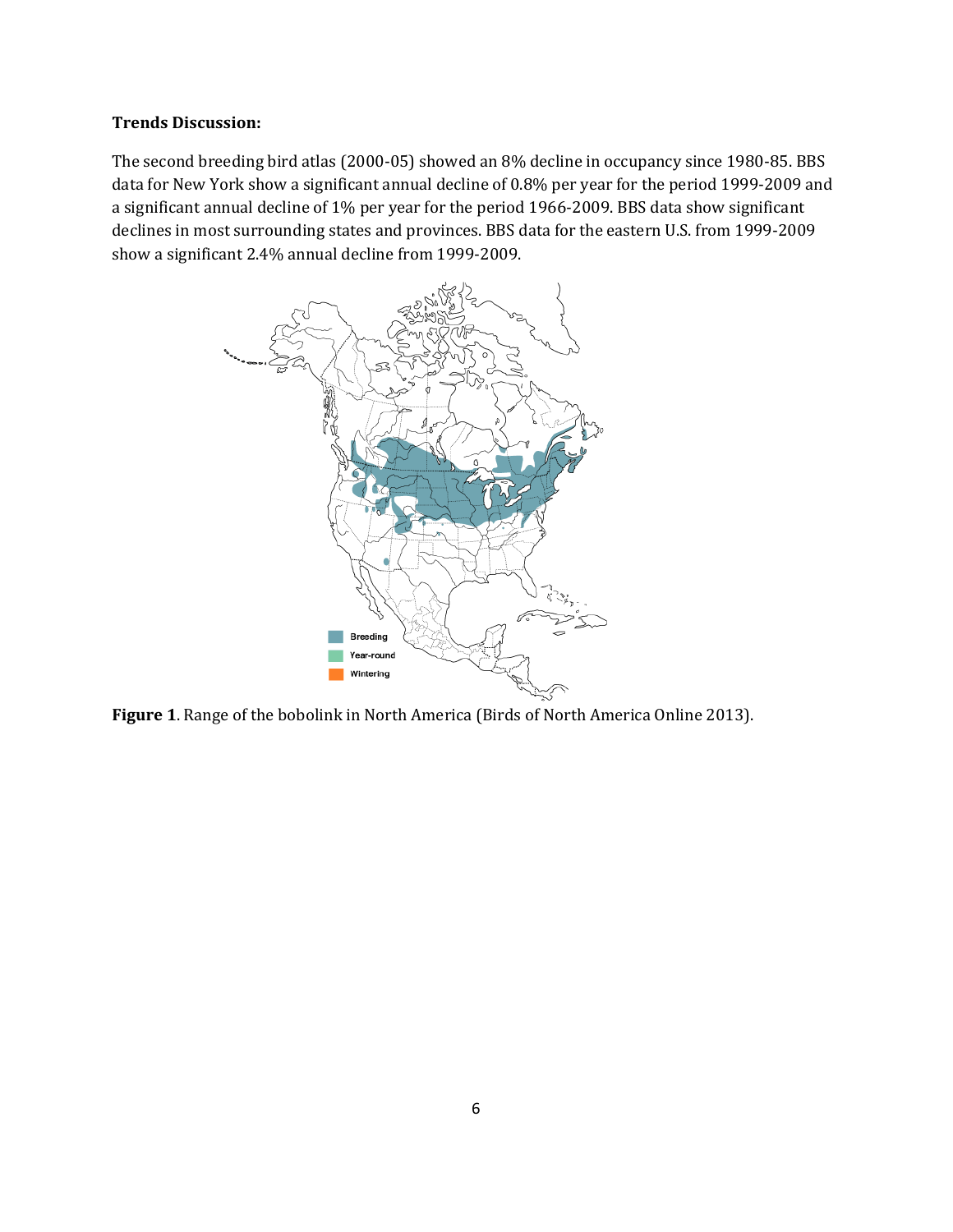

**Figure 2**. Bobolink occurrence in New York State during the second Breeding Bird Atlas (McGowan and Corwin 2008).



**Figure 3**. Change in bobolink occurrence in New York State between the first Breeding Bird Atlas and the second Breeding Bird Atlas (McGowan and Corwin 2008).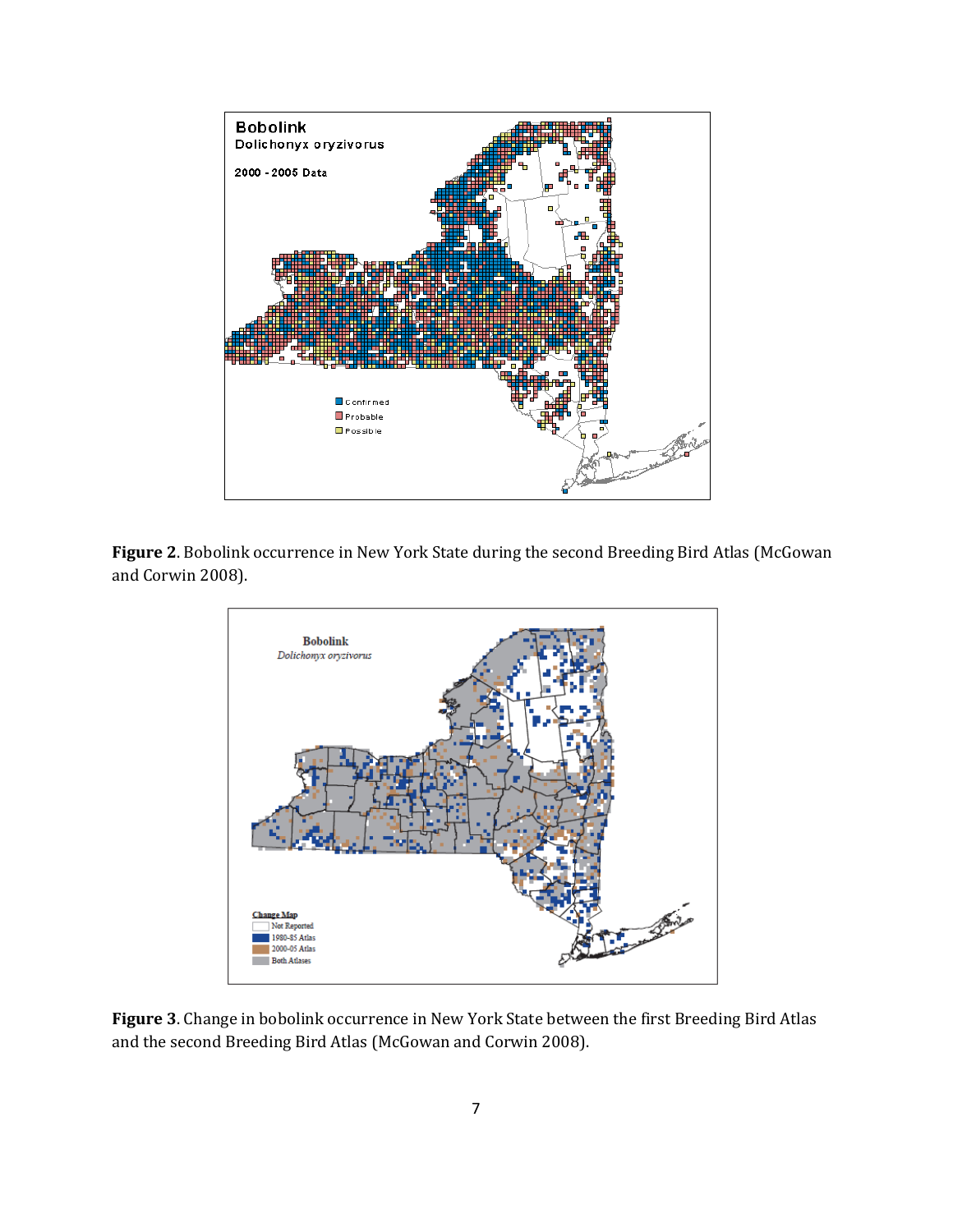

**Figure 4**. Conservation status of the bobolink in North America (NatureServe 2012).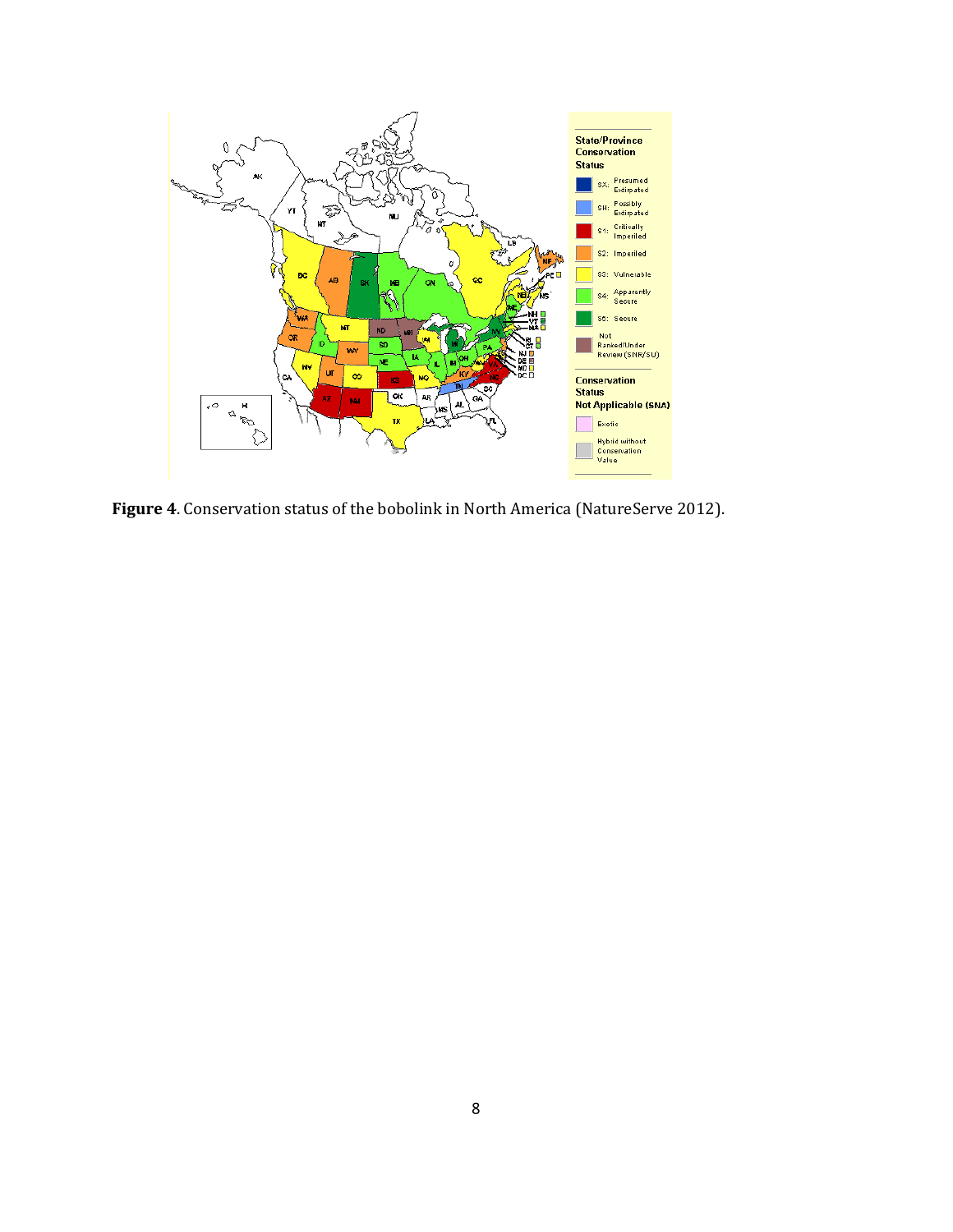## **III. New York Rarity, if known:**

| <b>Historic</b> | # of Animals | # of Locations | % of State |
|-----------------|--------------|----------------|------------|
| prior to 1970   |              |                |            |
| prior to 1980   |              |                |            |
| prior to 1990   |              | 3,465 blocks   |            |

## **Details of historic occurrence:**

The first Breeding Bird Atlas (1980-85) recorded occupancy in 65% of the survey blocks statewide (Andrle and Carroll 1988).

| Current | # of Animals | # of Locations | % of State |
|---------|--------------|----------------|------------|
|         |              | 3,178 blocks   | 60%        |

## **Details of current occurrence:**

The second Breeding Bird Atlas (2000-05) recorded occupancy in 60% of the survey blocks statewide, a decline of 8% since 1980-85 (McGowan and Corwin 2008).

## **New York's Contribution to Species North American Range:**

|  | <b>Distribution</b> (percent of NY where species occurs) | <b>Abundance</b> (within NY distribution) |
|--|----------------------------------------------------------|-------------------------------------------|
|  | $0 - 5\%$                                                | __ abundant                               |
|  | $6 - 10%$                                                | common                                    |
|  | 11-25%                                                   | $\underline{X}$ fairly common             |
|  | 26-50%                                                   | uncommon                                  |
|  | $>50\%$                                                  | rare                                      |
|  |                                                          |                                           |

**NY's Contribution to North American range**

- \_\_\_\_ 0-5%
- $-$  6-10%
- $X$  11-25%
- $-26-50%$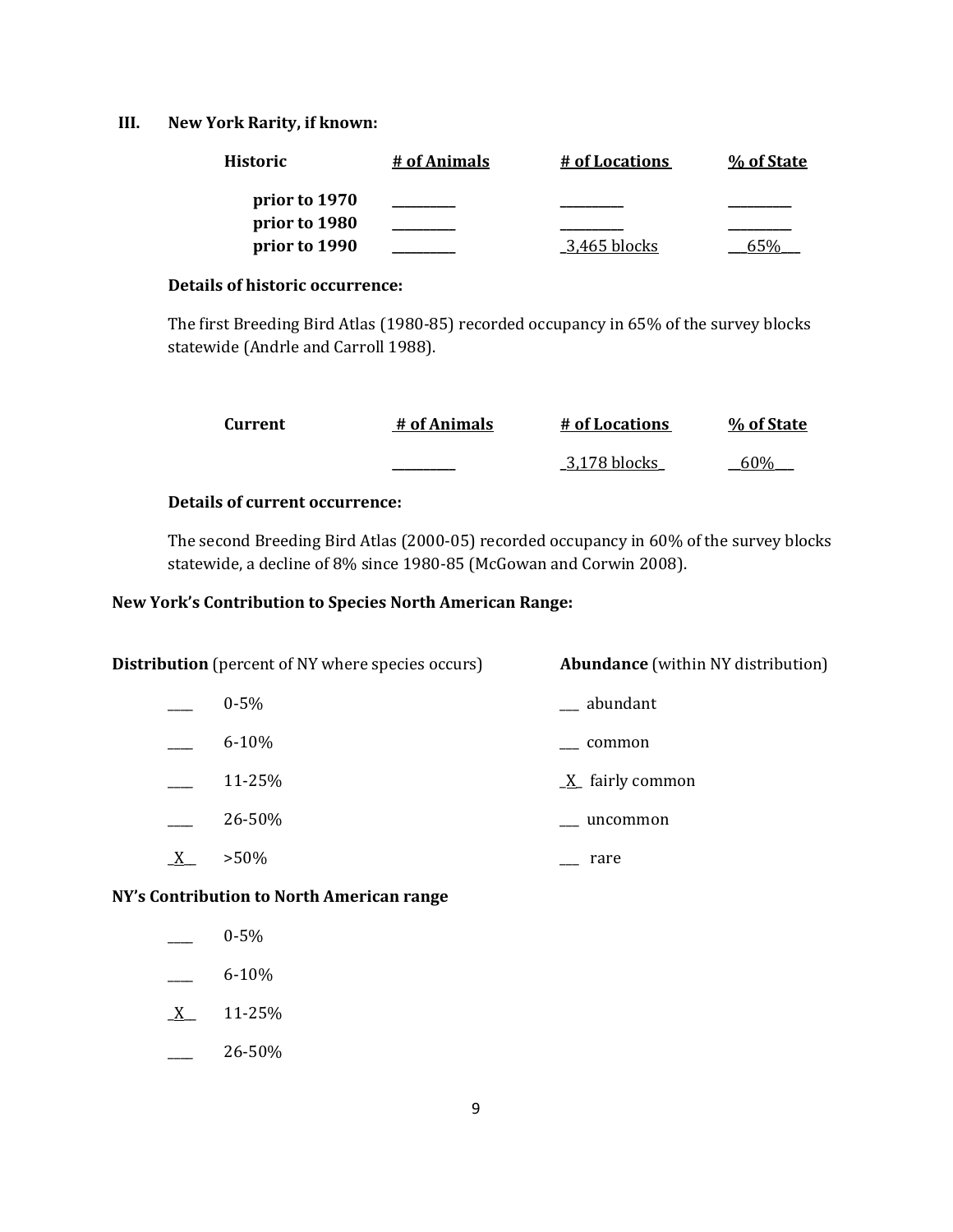$>50\%$ 

#### **Classification of New York Range**

**\_\_**X**\_\_ Core**

**\_\_\_\_\_ Peripheral**

**\_\_\_\_\_ Disjunct**

**\_\_\_\_\_\_\_\_\_\_\_**

**Distance to core population:**

## **IV. Primary Habitat or Community Type:**

- 1. Pasture/Hay
- 2. Old Field Managed Grasslands

#### **Habitat or Community Type Trend in New York:**

| $\underline{X}$ Declining<br><b>Stable</b>  | Unknown<br><b>Increasing</b> |
|---------------------------------------------|------------------------------|
| Time frame of decline/increase: Since 1970s |                              |
| <b>Habitat Specialist?</b>                  | Yes<br>X No                  |
| <b>Indicator Species?</b>                   | <b>Yes</b><br>$X$ No         |
|                                             |                              |

#### **Habitat Discussion:**

Bobolinks may prefer fields comprised of a mixture of grasses and broad-leaved forbs such as red clover (*Trifolium pretense*) and dandelion (*Taraxacum officinale*). Density is high in fields in westcentral New York with relatively low amounts of total vegetative cover, low alfalfa (*Medicago sativa*) cover, and low total legume cover but with high litter cover and high grass-to-legume ratios relative to other nearby fields (Bollinger 1988a, Bollinger and Gavin 1992). These vegetative characteristics occur in hay fields in New York that are ≥ 8 years old, determined by the time since last plowing and reseeding (Bollinger and Gavin 1992). These "old" hay fields contain significantly higher densities of bobolinks than hay fields < 8 years old, or than any of 3 other types of fields or pastures sampled. Also, large fields have higher densities than small fields; fields  $\geq$  30 ha support more than twice the number of males per 100 m of transect than fields  $\leq 10$  ha (Bollinger and Gavin 1992).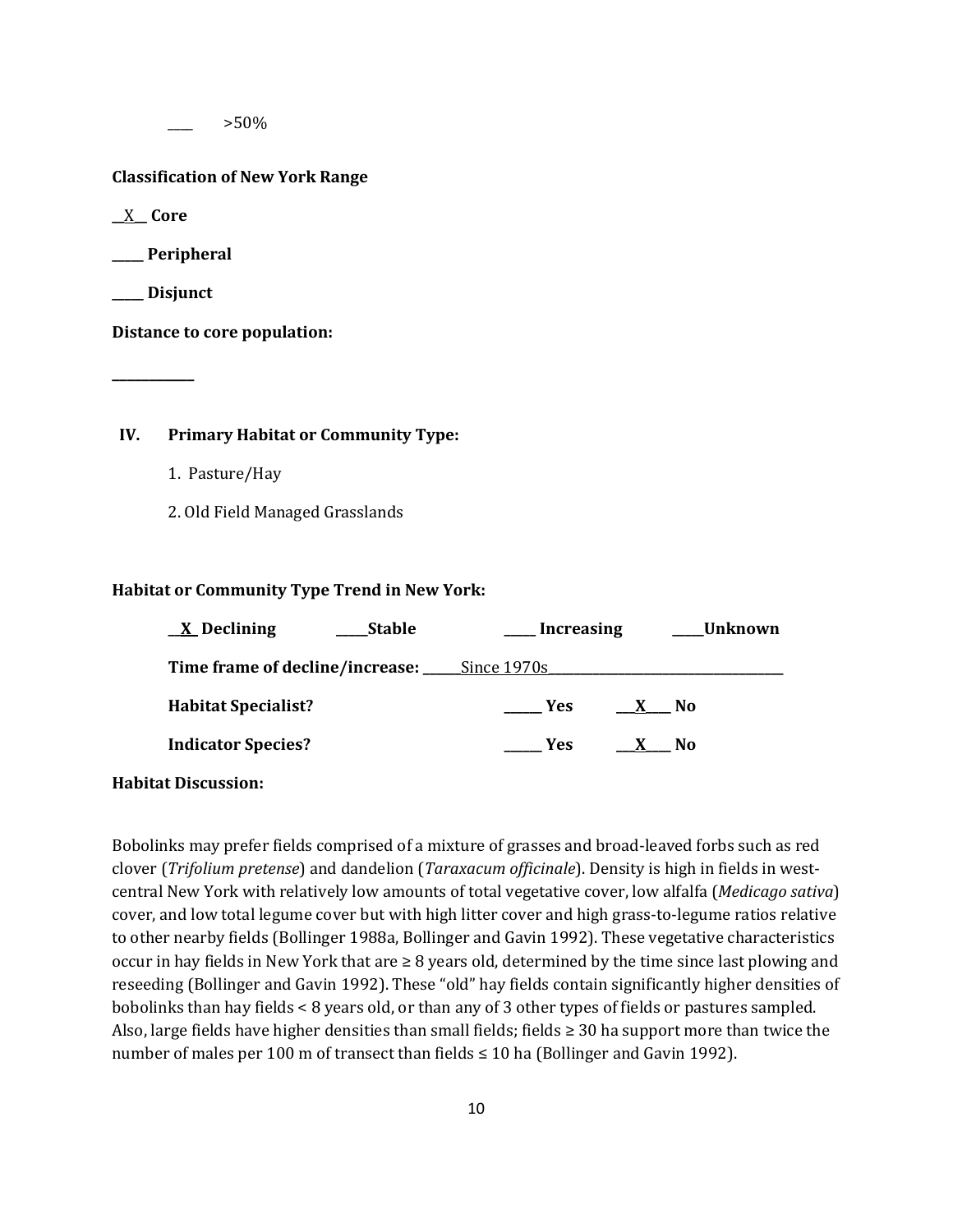- **V. New York Species Demographics and Life History**
	- \_\_X**\_\_ Breeder in New York**
		- **\_\_**X**\_\_ Summer Resident**
		- **\_\_\_\_\_ Winter Resident**
		- **\_\_\_\_\_ Anadromous**

**\_\_\_\_\_ Non-breeder in New York**

- **\_\_\_\_\_ Summer Resident**
- **\_\_\_\_\_ Winter Resident**
- **\_\_\_\_\_ Catadromous**
- **\_\_\_\_\_ Migratory only**
- **\_\_\_\_\_Unknown**

## **Species Demographics and Life History Discussion:**

Bobolinks are capable of breeding in their second year and apparently breed, or attempt to breed, every year. Bollinger and Gavin (1989) noted return rates of 70% for males and 44% for females. Predation on eggs and nestlings and nest exposure to adverse weather and flooding are probably the most significant mortality factors. Bobolinks generally are considered to be an uncommon (Friedmann 1963, Martin and Gavin 1995) or rare (Martin 1967) host of the brown-headed cowbird. Bollinger (1988b) recaptured a female, banded as a nestling, which was 8 years old.

#### **VI. Threats:**

Land-use changes are a significant threat to grassland bird populations on regional and continental scales. From 1940 to 1986 in 18 northeastern states, the area in hay fields declined from 12.6 to 7.1 million ha. During the same period, hay fields planted to alfalfa and alfalfa mixtures, a vegetation type not typically used by many species of grassland birds, increased from 20% to 60% (Bollinger and Gavin 1992).

Since the mid-1940s, the eastward expansion of grassland birds has reversed in northeastern U.S. and southern Ontario as agricultural lands have been abandoned, reverting to deciduous forest (Robbins et al. 1986, Hussell 1987). Sibley (1988) noted that declines had resulted from the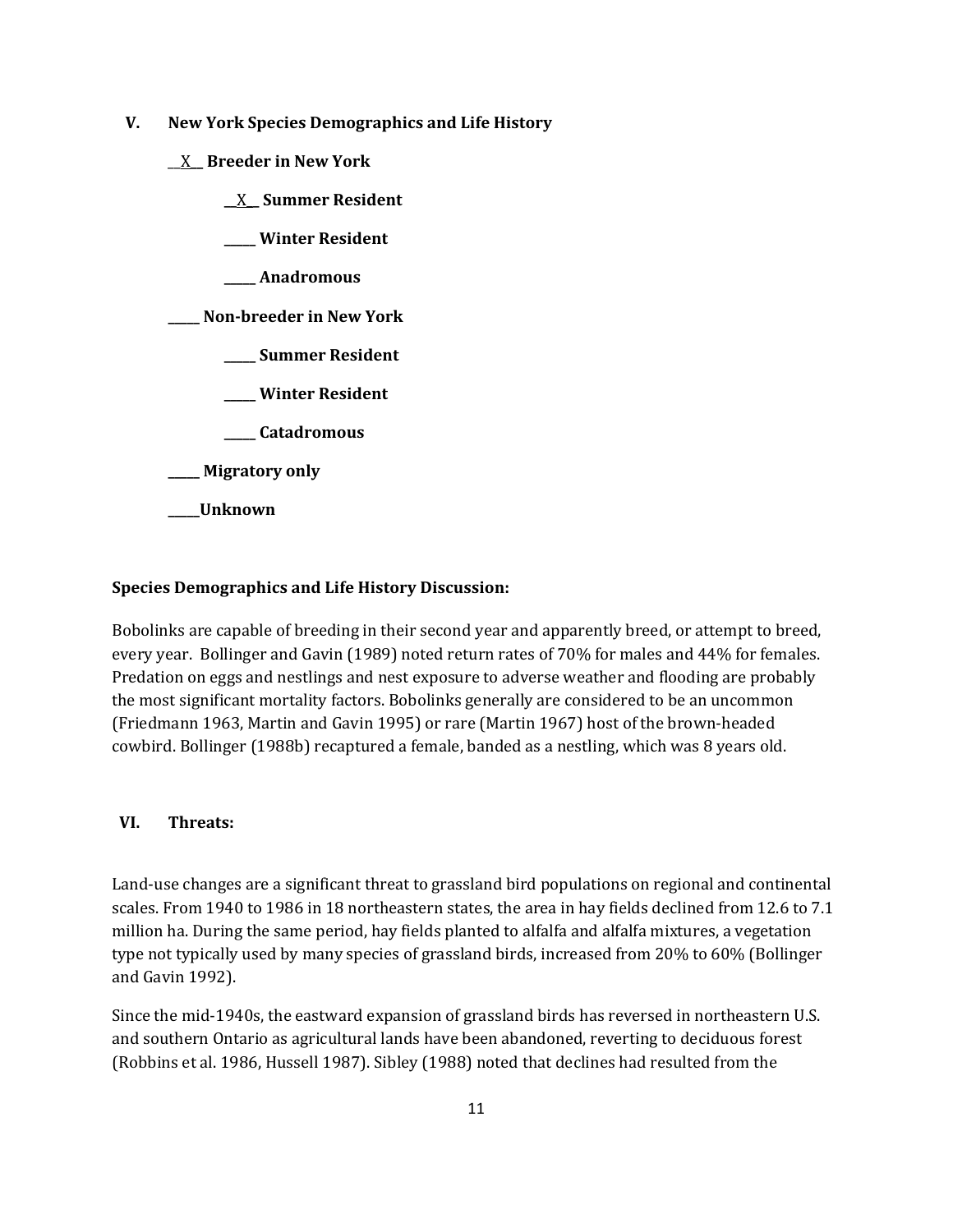replacement of grain crops by corn and alfalfa, despite the use of corn fields for breeding noted by other authors.

Declines in some areas have been attributed to decrease in hayfield area, earlier and more frequent hay-cropping, and shift from timothy and clover to alfalfa; earlier, agricultural practices that converted wooded land to open land resulted in an increase in range (Bollinger et al. 1990, Bollinger and Gavin 1992). In New York, primary disturbance to nesting is hay-cropping; 100% of nests with eggs and young nestlings affected by mowing were abandoned or destroyed, but proportion of young lost declined with age of nestlings (Bollinger et al. 1990). A threat to the grasslands in New York is a failure to address the viability of dairy farming, especially smaller family farms (NYSDEC 2005). Fire-dependent pine barren type communities also support grassland species. Fire suppression can make them less suitable.

A study led by a Canadian toxicologist identified acutely toxic pesticides as the most likely leading cause of the widespread decline in grassland bird numbers in the United States. The 23-year assessment, which looked at five other causes of grassland bird decline besides lethal pesticide risk, including change in cropped pasture such as hay or alfalfa production, farming intensity or the proportion of agricultural land that is actively cropped, herbicide use, overall insecticide use, and change in permanent pasture and rangeland, concluded that lethal pesticides were nearly four times more likely to be associated with population declines than the next most likely contributor, changes in cropped pasture (Mineau and Whiteside 2013).

Bobolink was classified as "presumably stable" in regard to predicted climate change in an assessment of vulnerability conducted by the New York Natural Heritage Program (Schlesinger et al. 2011).

## **Are there regulatory mechanisms that protect the species or its habitat in New York?**

**\_\_\_\_\_\_ No \_\_\_\_\_ Unknown \_\_X\_\_\_ Yes** 

The bobolink is protected under the Migratory Bird Treaty Act of 1918.

## **Describe knowledge of management/conservation actions that are needed for recovery/conservation, or to eliminate, minimize, or compensate for the identified threats:**

The NYSDEC's Best Management Practices (BMPs) for grassland birds should be used to guide habitat management on grassland habitat or habitat to be converted into grassland. The management goal of these BMPs is to maintain the open, grassy conditions necessary for successful breeding by grassland birds and to avoid disturbance to nesting birds. Techniques may include seeding, mowing, and removal of trees and shrubs including invasive species. Typically, land should be managed for a minimum of 5 years to begin showing benefits for grassland birds. These BMPs form the basis for specific 5-year Site Management Plans for landowners selected to receive technical and financial assistance through LIP (NYSDEC 2013).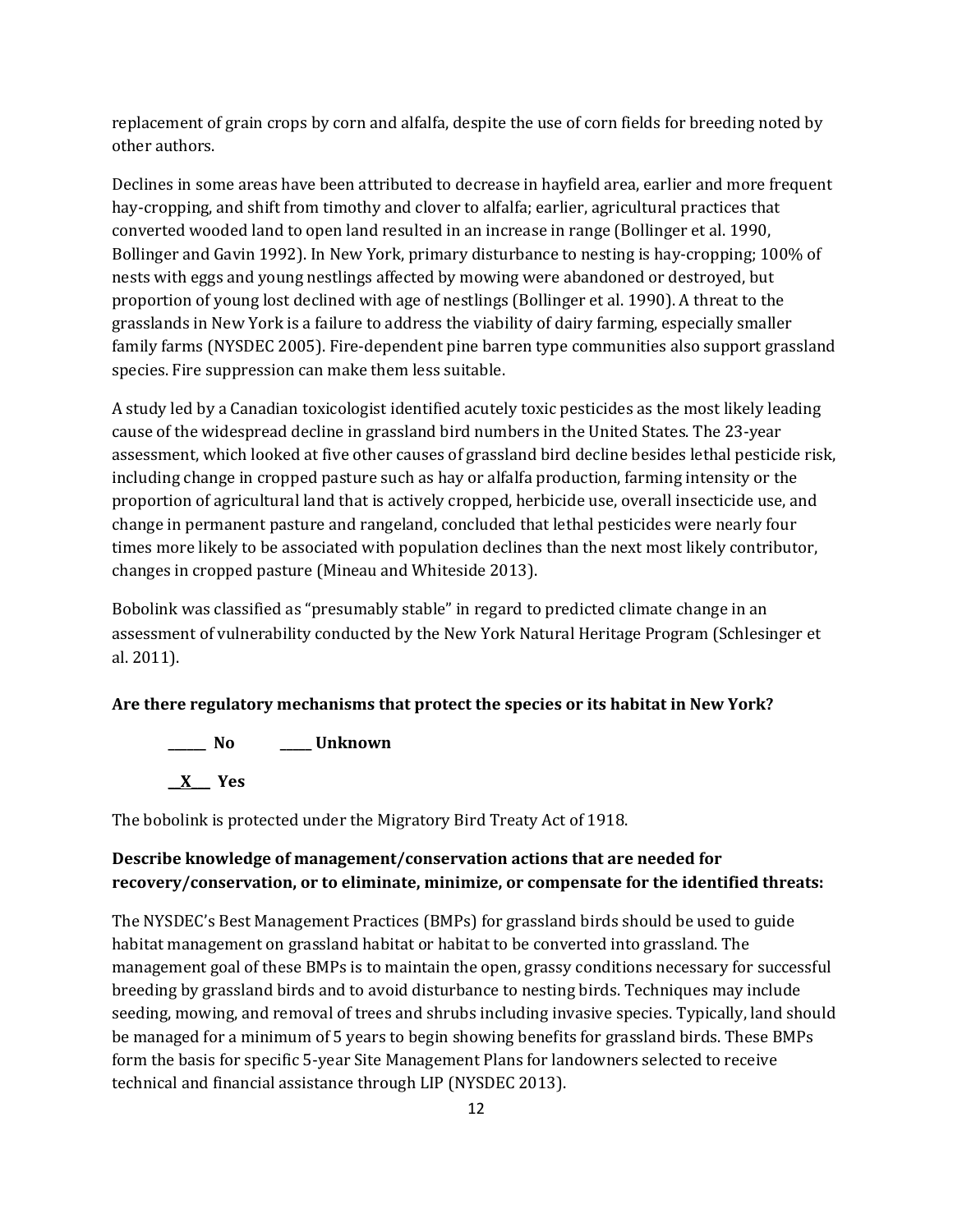The publication, *A Plan for Conserving Grassland Birds in New York* (Morgan and Burger 2008), identifies focus areas for coordinating grassland bird conservation efforts. Because grassland birds are sensitive to landscape-level factors and funding for conservation activities is limited, the best opportunity for achieving success is to concentrate efforts within regions of the state that support key residual populations of grassland birds. Suitable landcover classification datasets are needed to incorporate habitat availability into the delineation process.

Because the vast majority of remaining grassland habitat is privately owned, private lands incentive programs and educational programs should be a major component of the conservation effort. Protection of existing habitat for threatened and endangered species through enforcement of regulations pertaining to the taking of habitat is also a critical component of the conservation effort for these species (Morgan and Burger 2008).

Morgan and Burger (2008) recommend that further research is needed:

1. Methods and data for modeling distributions and abundance of grassland landcover across the landscape.

2. Impacts of management on productivity of grassland birds, to amplify existing information on grassland bird abundances associated with management.

3. Potential benefits of native grass species as grassland habitat in contrast with demonstrated benefit of non-native cool season grasses.

| <b>Conservation Actions</b>    |                                                |  |
|--------------------------------|------------------------------------------------|--|
| <b>Action Category</b>         | <b>Action</b>                                  |  |
| Land/Water Protection          | Site/Area Protection                           |  |
| Land/Water Protection          | Resource/Habitat Protection                    |  |
| Land/Water Management          | Site/Area Management                           |  |
| Land/Water Management          | Invasive/Problematic Species Control           |  |
| Land/Water Management          | <b>Habitat and Natural Process Restoration</b> |  |
| <b>Education and Awareness</b> | Training                                       |  |
| <b>Education and Awareness</b> | <b>Awareness &amp; Communications</b>          |  |
| Law and Policy                 | Policies and Regulations                       |  |

Conservation actions following IUCN taxonomy are categorized in the table below.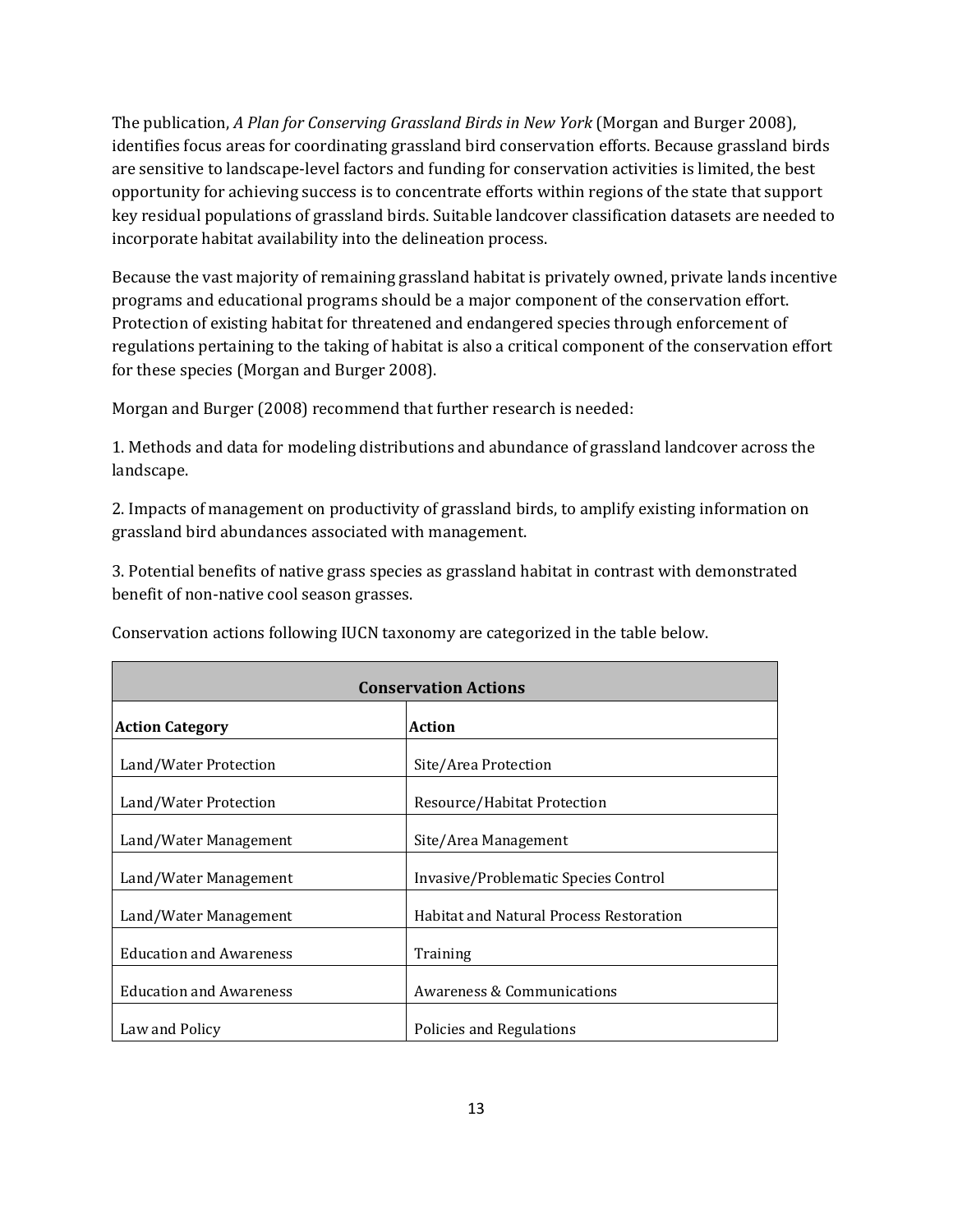The Comprehensive Wildlife Conservation Strategy (NYSDEC 2005) includes recommendations for the following actions for grassland birds, which includes bobolink.

## **Easement acquisition:**

Identify ownership of grasslands in core focus areas, and focus Landowner Incentive Program (LIP) funding for use in conserving the most important privately-owned grasslands in the state, and distribute \$400,000 per year from LIP to conserve priority grasslands.

## **Habitat management:**

Develop habitat management guidelines and action plans for priority focus grassland bird species.

## **Habitat research:**

\_\_\_\_ Evaluate the effects of specific farming and management practices, such as: timing of mowing, intensity of grazing, frequency of mowing, mowing versus haying versus prescribed fire, and width of buffer strips on productivity of grassland birds.

## **Other acquisition:**

Incorporate priority grassland focus areas into the NYS Open Space Plan.

## **Other action:**

- Work with public land managers, including NRCS, USFWS, DEC and others, to better direct funding and other resources to the highest priority areas and projects for grassland habitat management. The ability to focus funding sources in core priority grasslands will be key. If the funding sources from National Resource Conservation Service (NRCS) cannot be adequately focused in priority areas, then this will cripple the ability to conserve the most critical grassland areas and will result in continued declines in grassland birds even within these focus areas.
- Develop an outreach program to educate the public and land managers on the need for, and wildlife benefits, of grasslands. Also provide technical guidance on what and how to benefit grassland species. Outreach to private landowners will be a key first step to educate the public about the importance of their lands to grassland birds. So much of this habitat exists on private lands that their cooperation will be the ultimate deciding factor on whether species declines can be halted. Their cooperation at the level needed for meaningful change will probably hinge on some form of subsidies.

## **Population monitoring:**

- Develop and implement supplemental monitoring programs for grassland bird species that are not adequately sampled by BBS to determine precise population trends and evaluate effectiveness of conservation efforts. Use long term trend data to determine effectiveness of grassland conservation efforts.
- Complete inventory of potential grassland habitat for species present, distribution, and relative abundance of priority species.

## **Statewide management plan:**

\_\_\_\_ Complete a comprehensive Grassland Bird Conservation Plan that coordinates research, management, and conservation efforts to more effectively conserve NY's grassland birds. Identify priority species and delineate priority focus areas for conservation and management.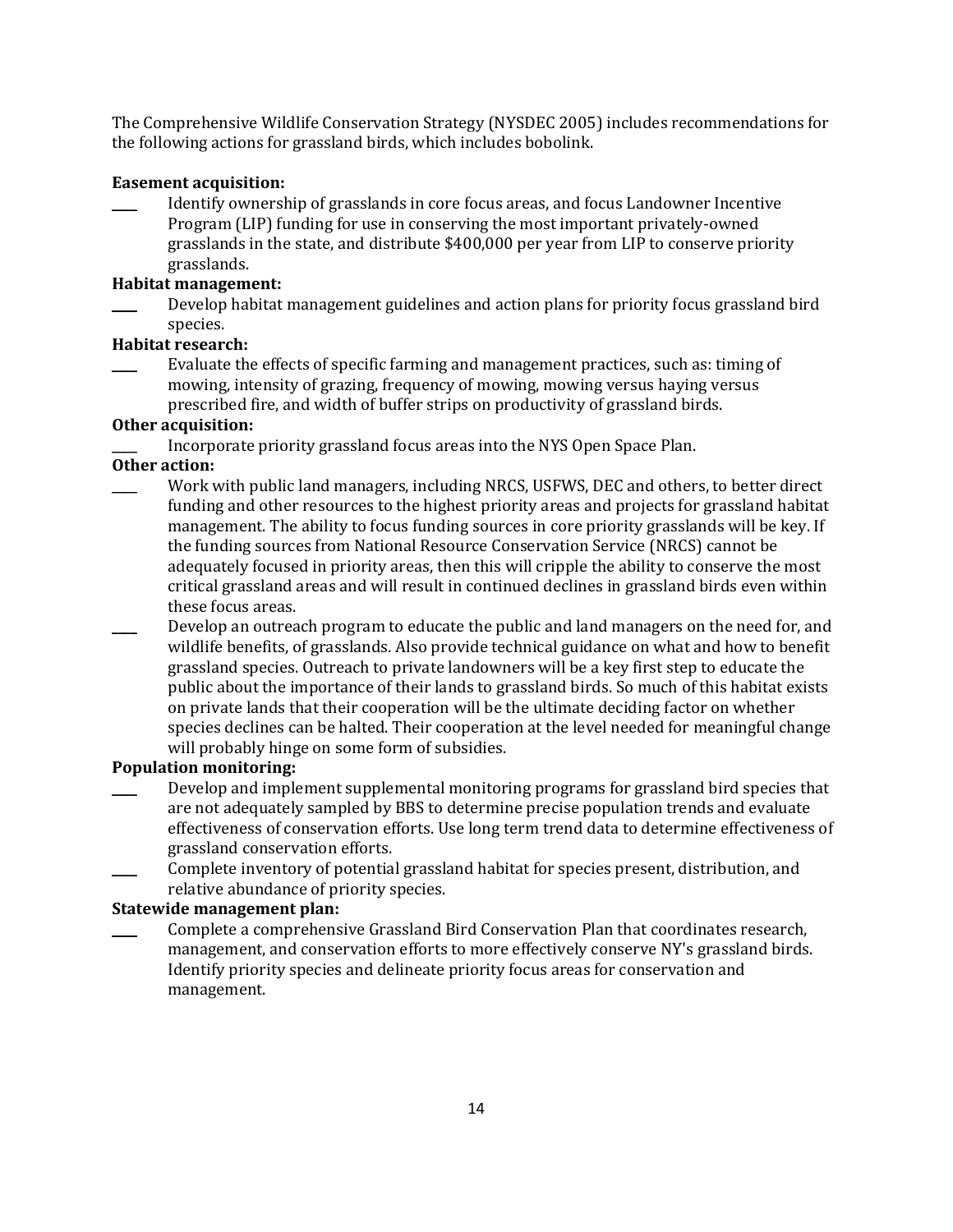## **VII. References**

Andrle, R.F. and J.R. Carroll, eds. 1988. The atlas of breeding birds in New York State. Cornell University Press, Ithaca, NY.

Bollinger, E. K. 1988a. Breeding dispersion and reproductive success of Bobolinks in an agricultural landscape. Phd Thesis. Cornell Univ. Ithaca, NY.

Bollinger, E. K. 1988b. A longevity record for the Bobolink. N. Am. Bird Bander 13:76.

Bollinger, E. K. and T. A. Gavin. 1989. The effects of site quality on breeding-site fidelity in Bobolinks. Auk 106:584-594.

Bollinger, E. K., P. B. Bollinger, and T. A. Gavin. 1990. Effects of hay-cropping on eastern populations of the Bobolink. Wildl. Soc. Bull. 18:142-150.

Bollinger, E. K. and T. A. Gavin. 1992. Eastern Bobolink populations: ecology and conservation in an agricultural landscape. Pages 497-506 *in* Ecology and conservation of neotropical migrant landbirds. (Hagan III, J. M. and D. W. Johnston, Eds.) Smithson. Inst. Press, Washington, D.C.

Friedmann, H. 1963. Host relations of the parasitic Cowbird. Museum of Natural History. Smithsonian Institution, Washington, D. C.

Martin, S.G. 1967. Breeding biology of the bobolink. M.S. thesis. University of Wisconsin, Madison, WI.

Martin, Stephen G. and Thomas A. Gavin. 1995. Bobolink (*Dolichonyx oryzivorus*), The Birds of North America Online (A. Poole, Ed.). Ithaca: Cornell Lab of Ornithology. <http://bna.birds.cornell.edu/bna/species/176>.

McGowan, K.J. and K. Corwin, eds. 2008. The second atlas of breeding birds in New York State. Cornell University Press, Ithaca, NY.

Mineau, P. and M. Whiteside. 2013. Pesticide acute toxicity is a better correlate of U.S. grassland bird declines than agricultural intensification. PloS ONE 8: 1-8

Morgan, M. R. and M. F. Burger. 2008. A plan for conserving grassland birds in New York: Final report to the New York State Department of Environmental Conservation under contract #C005137. Audubon New York, Ithaca, NY. <http://ny.audubon.org/PDFs/ConservationPlan-GrasslandBirds-NY.pdf>. Accessed 4 June 2013.